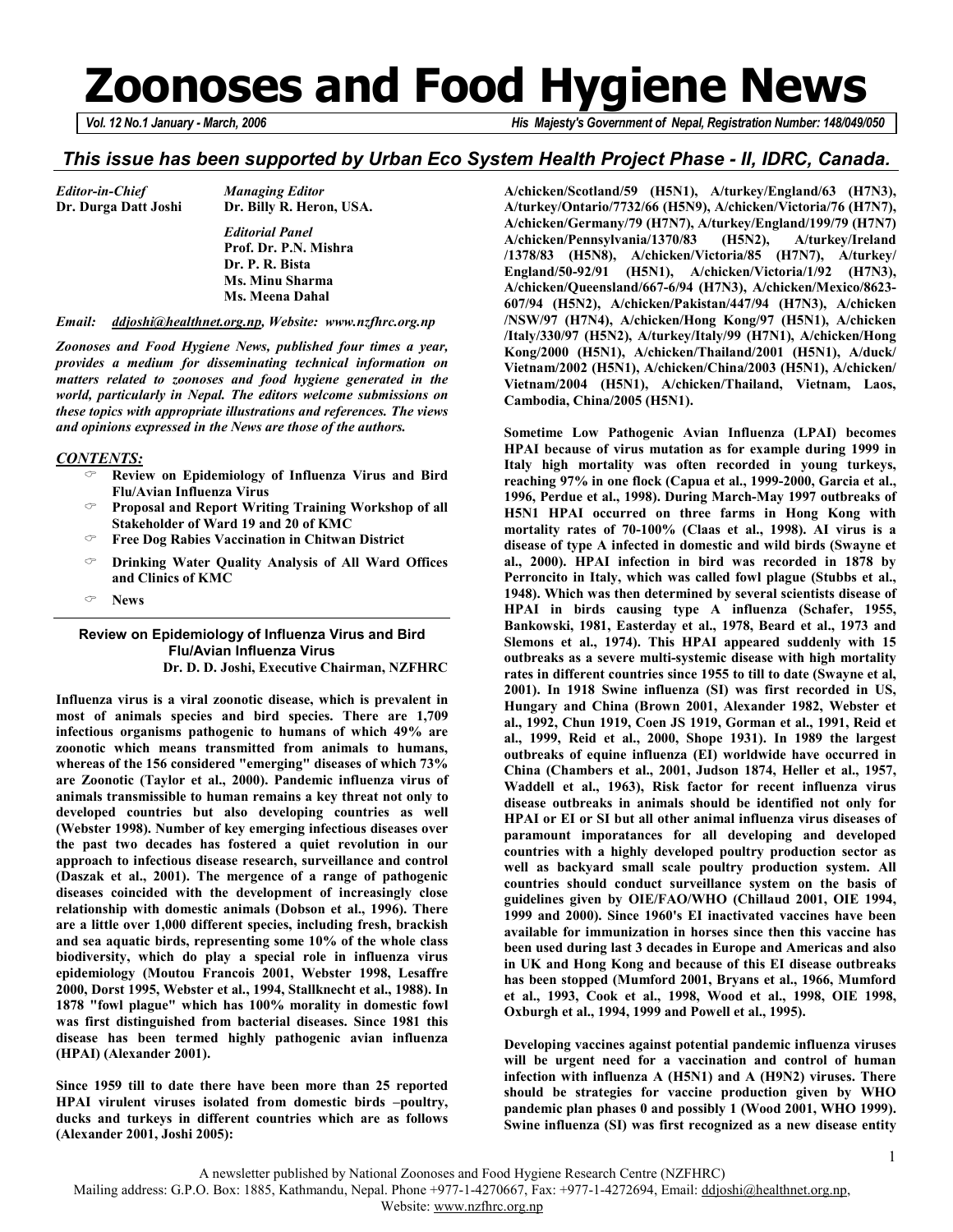**during the great human influenza pandemic of 1918, (Brown, 2002). It was called as "hog flu" by veterinarians in the northcentral region of the US, due to the similarity of lesion seen in pigs and humans (Dorset, 1922). The classic H1N1 swine influenza virus (SIV) was first isolated in 1930 (Shope, 1931). Isolation of the human H1N1 influenza virus followed in 1933. Beginning in1976 swine flu was recognizes with increasing frequency in many swine producing regions of the world. Based on molecular and antigenic analysis, SI could be caused by several strains of types A influenza virus, including classic H1N1, avian – like H1N1, human – origin H3N2 and H1N2 recombinants of classic swine H1N1 and human like swine H3N2 viruses (Urairong K. 2005). Host range of influenza viruses by HA-NA combinations and by species include: Humans: H1N1, H2N2, H3N2, (H5N1, H9N2), Swine: H1N1, H3N2, H1N2 (H9N2, H4N6, H1N7), Equine: H3N2, (H7N7), Avian: All 15HA and all 9NA subtypes in most combinations (135 potential HA-NA combinations) H5N1-HPAI (Slemons, 2002).** 

**Bird flu is also called Avian Influenza. It is caused by an RNA genome group of virus. It has three recognized types A, B and C. From the epidemiological point of view, there are two antigens involved in the infection: one hemagglutinin (H) antigen and the other Neuraminidase (N) antigen. Their subtypes are from H1 to H12 and N1 to N9 antigen recognized so far (WHO, 1980).** 

**First time during the year 1918, 1957 and 1968, there were large epidemics and pandemics due to type A/H1N1/H2N2 Asian virus from pig to human in the United States of America, USSR and Asian countries. About 70 million human cases were recorded sick and about 20 million people died worldwide. During the outbreak in the year of 1957-1958 and 1968-1969, a virus type: A/Hong Kong/68 (H3N2) caused flu in about 62,000 people and 27,900 people died due to influenza virus in the United States of America alone respectively. During 1978-1979, a virus strain A/Swine/Hong Kong/3/4/76 was recorded in Europe, USA, USSR, Latin America, Canada and Asia (Nakajima et al., 1982 and Pensaert et al., 1981).** 

**Equine influenza virus subtype A/Equine/Prague/1/56 (H7N7) was isolated in Czechoslovakia and second subtype A/Equine/Miami/1/63 (H3N8) was isolated in the USA, Canada, Latin America, Brazil, Hong Kong and also in Europe, Japan and other Asian countries. During the year 1983-1984, virus subtypes avian influenza: A/Avian/Hong Kong/68/H3N2, H7N7, H5N2, H5N1 were isolated in USA, Honk Kong, Latin America, USSR and other Asian countries. In USA in 1983 only, about 11 million birds died or were killed due to infection and 1,25,593 additional birds also died in USA during the year 1984.** 

**Since 1998-2005, this bird flu/avian influenza virus type A and subtypes were being widely spread in almost all continents of the world. There are high morbidity and low mortality human cases recorded. However, millions and millions of birds died or were sacrificed, due to which hundreds of farmers were out of poultry business and the economy of the country went down. During the year 1997, there was an outbreak of H5N1 in birds in Honk Kong and 6 people died and 18 were cured. In 2003, same subtype virus H5N1 occurred in birds and 83 people got this flu and a person died (WHO/FAO/OIE 1984). During the year 1997/1998 to 2003, outbreaks were recorded in South Korea, Vietnam, Japan, Netherlands and Hong Kong. Many infected birds died while others were killed and sacrificed.** 

**Bird flu is a deadly disease prevalent in poultry and ducks of Asian countries, which poses a risk of pandemic that can cause far greater loss of human beings than Severe Acute Respiratory** 

**Syndrome (SARS). There is a serious risk to the poultry keeping countries either developed or developing. This virus might persist in the environment and in bird flocks and sheds for many years. Besides poultry, quails and ducks can act as reservoirs and also are capable of excreting large amount of H5Nl viruses into the environment without showing any clinical symptoms (Fujita, 2005).** 

**During 2003, bird flu and H5N1 virus have been discovered in nine countries of South East Asia, viz. North Korea, Vietnam, Cambodia, Thailand, China, Indonesia, Japan, Laos and South Korea (Jutzi, 2003). The main problem with this viral disease is that the flu virus can mutate easily into a form that spreads among people and could cause global epidemic or pandemic both in birds and in humans.** 

**In Nepal, so far this bird flu or swine flu virus has not been seen both in birds (poultry, ducks, quails), captive or migratory, and pigs. However, there is always a danger of importing this disease through the importation of live day old chicks, eggs and chickens into the country from the infected countries like Thailand and China, Hong Kong and Taiwan. Therefore, His Majesty's Government of Nepal should act urgently on the following points to control the spread of this deadly disease in poultry industry as well as in humans.** 

- **Bird Flu Prevention Taskforce formed jointly by Department of Health Services, Ministry of Health, Department of Livestock Services, Ministry of Agriculture and the Co-operatives should organize a meeting soon and finalize the Pandemic Bird Flu Plan.**
- The quarantine check-posts at the border area of the **country and at the airports should remain alert and work round the clock.**
- **The government should impose a ban on the import of live chicks and eggs of ducks and poultry from the infected countries.**
- **The departments should carry out the survey of the disease in animals and humans jointly or individually and the report should be made public.**
- **Debate about the ways to protect the poultry industry in Nepal from H5N1 virus should be started soon and we should head for implementation after amassing the instruments for prevention.**
- **His Majesty's Government and the public should not keep in mind that the disease does not spread to the humans if the ducks and poultry are destroyed but should look for preventive or immunizing measures both in humans and the animals.**
- **Epidemiological surveillance, case detection in birds and humans.**
- **Ban or control of movements of domestic animals and birds inside and outside the country.**
- **Nepal task force on bird flu must make a plan to seek international support and to control it as early as possible, in case disease outbreak occurs.**

**Proposal and Report Writing Training Workshop of all Stakeholder of Ward 19 and 20 of KMC**  *Urban Eco System Health Project Phase – II Supported by: IDRC, Ottawa, Canada* 

**Objective of the Training Workshop:** 

**The overall objectives of the training workshop are "how we could develop a good need based proposal, how we can generate the resources for launching different activities and finally how to**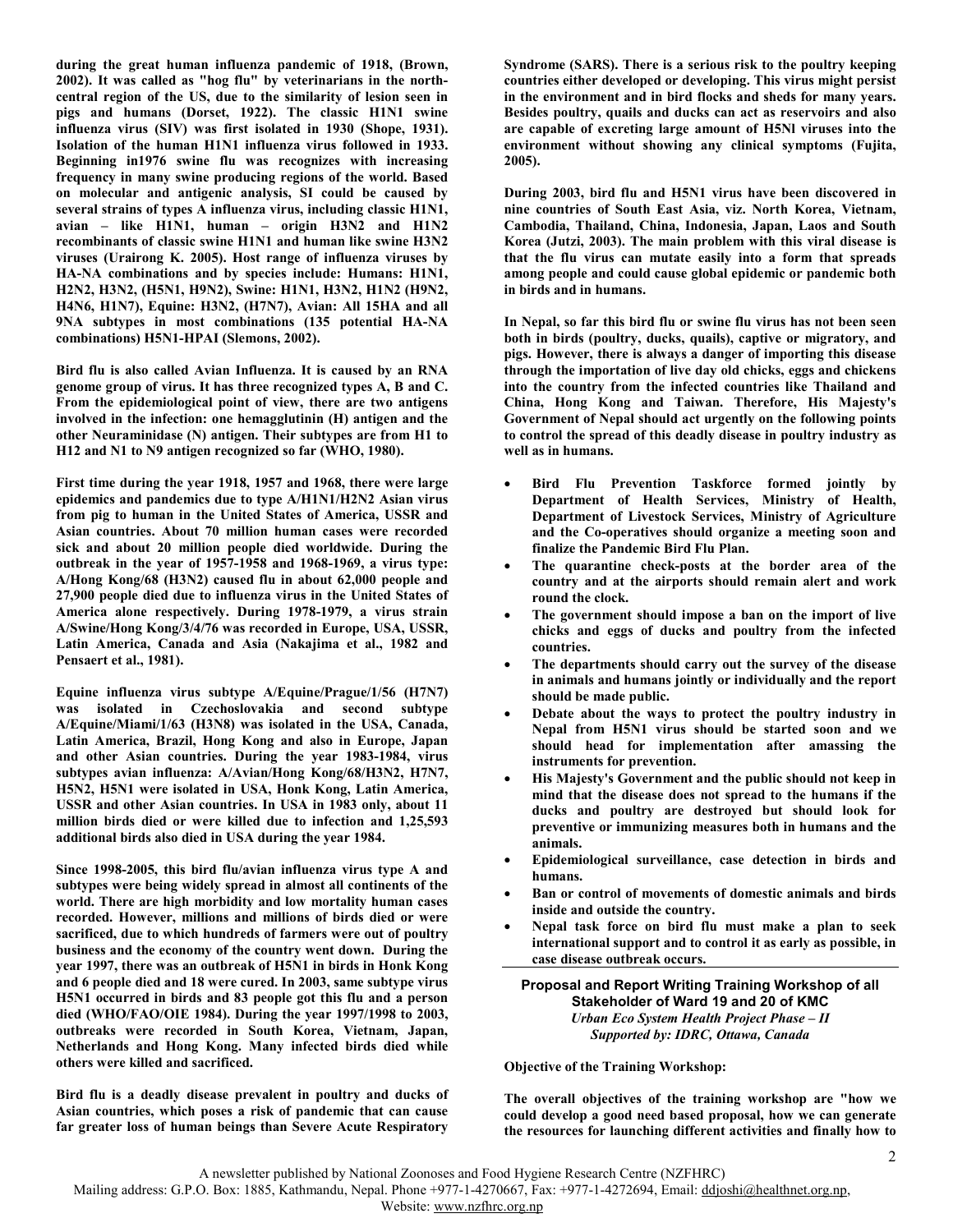**prepare a good and effective report. On that basis, following are the specific objectives of the training:** 

- **To describe the meaning, objectives and the importance of proposal**
- **To describe the necessary elements for a good proposal**
- **To find the necessary materials to develop a proposal**
- **To develop a good proposal according to the needs**
- **To describe the meaning and importance of a report**
- **To identify the main elements of a good report**
- **To develop a good report according to needs and the nature of work**

**Course Contents for Proposal Training Workshop**

- **Opening/Icebreaking**
- **Leveling of expectation, norms setting**
- **Concept of Development/Project and Challenges**
- **What is a Proposal?**
- **What are the Elements of an effective proposal?**
- **Topic selection situation analysis (Technical Section)**
- **Problem Analysis (Technical section)**
- **►** Setting objectives (Technical section)<br>► Formulation Strategy (Technical sect
- **Formulation Strategy (Technical section)**
- **Human Resources Organization (Management section)**
- **Monitoring and Evaluation (Management section)**
- **Exercise on Financial Section**
- **Preparation of proposal and presentation**
- **What is Report?**
- **Why to write a report?**
- **Elements of a report?**
- **Exercise on Report Writing and Presentation.**<br>► Program Evaluation and Closing
- **Program Evaluation and Closing**

**Inauguration and Introduction:** 

**On behalf of NZFHRC, Ms. Minu Sharma, Program Officer welcomed all the participants and the facilitator. Dr. Durga Datt Joshi, Executive Chairman of NZFHRC, welcomes all the participants and cleared objectives of the training and the logistic matter as well. Later on, he delivered his valuable speech to successfully completion of the training. He also mentioned that this training would play a vital role in their respective work unless you will use the learnt skill and techniques in your real life situation. Now the working patterns of different organizations have changed. You all have run the program for the target group by submitting the good proposal to the external funding agencies not only to NZFHRC, but also to KMC, Ward office, World vision and other different line organizations, hence it is a big challenge and at the same time, it is a big opportunity as well for us. Hence, I am very hopeful that this training will conducted in a harmonious and friendly way. I hope you all will take part actively and provide your valuable time, knowledge and effort to make success of this training. After the valuable speech for the successful completion of the training by the executive Chairman, the forum was handed over to the facilitator Mr. Rajendra Gupta. A Metacard method was carried out to introduce the participants and facilitators to each other. The duration of the training workshop were 5 days. The detail report of the training workshop has been published separately by NZFHRC.** 

**The participants were divided into 5 groups. Each group prepared and presented a full project proposal for future implementation purpose. The project titles are as follows:** 

**Group – 1: Wards and Community Urban Health Clinics jointly of wards 19 and 20 KMC "Proposal on the Expansion of immunization, family planning services and DOTS at Community Urban Health Clinic of wards 19 and 20, 2062"** 

**Group – 2: Maruhiti and Nhupucha Clubs Jointly of wards 19 and 20 KMC "Proposal on Workshop on Drug Abuse and HIV/AIDS for Parents ".** 

**Group – 3: Street Vendors and Small Tea shop jointly of Wards 19 and 20 KMC "Proposal on Establishment of Flower Nursery for Poverty Alleviation and Environmental Protection".** 

**Group – 4: Squatter Society and Sweeper Society jointly of wards 19 and 20 KMC "A Proposal on Expansion of Community Tap Water at Ramghat"** 

**Group – 5: Nepal Khadgi Sewa Samiti and Nepal Masu Byabasayi Samiti jointly wards 19 and 20 Jointly KMC "A Proposal on Sewing Training for Youth Man and Women"** 

#### **\_\_\_\_\_\_\_\_\_\_\_\_\_\_\_\_\_\_\_\_\_\_\_\_\_\_\_\_\_\_\_\_\_\_\_\_\_\_\_\_\_\_\_\_\_\_\_\_\_\_\_\_\_\_\_\_ Free Dog Rabies Vaccination in Chitwan District**

**This is going to be organized jointly with Bharatpur municipality, Ratnanagar municipality, Department of Livestock Services and Department of Health Services and our centre NZFHRC with the support of Donative Unit for Rabies Vaccine to Nepal Tokyo, Japan. The tentative schedule is mentioned below:** 

#### **Dog Rabies Vaccination Schedule for Bharatpur and Ratnagar Municipality of Chitwan District (2006)**

| Vaccination Tme: 7 Am to 12 Noon |  |  |  |
|----------------------------------|--|--|--|
|----------------------------------|--|--|--|

| <b>Bharatpur Municipality</b> |                                       |                                      |  |  |  |  |  |  |
|-------------------------------|---------------------------------------|--------------------------------------|--|--|--|--|--|--|
| Date of                       | <b>Vaccination Centre</b><br>Ward no. |                                      |  |  |  |  |  |  |
| Vaccination                   |                                       |                                      |  |  |  |  |  |  |
| <b>May 14, 2006</b>           | $1$ and $2$                           | <b>Bharatpur Municipality 2 Ward</b> |  |  |  |  |  |  |
|                               |                                       | Office                               |  |  |  |  |  |  |
| <b>May 14, 2006</b>           | 3, 4 and 5                            | <b>Mini Bus Park 5 Ward Office</b>   |  |  |  |  |  |  |
| <b>May 15, 2006</b>           | 6                                     | Anandapur Chautara                   |  |  |  |  |  |  |
| May 15, 2006                  | 7, 13 and                             | <b>Tiger Chowk Bharatpur</b>         |  |  |  |  |  |  |
|                               | 14                                    | <b>Municipality 7 Ward Officer</b>   |  |  |  |  |  |  |
| <b>May 16, 2006</b>           | 8 and 9                               | Saradpur Sec. School Chautaro        |  |  |  |  |  |  |
| <b>May 16, 2006</b>           | 11 and 12                             | Jagriti Rastriya Pri. Sc. Chautaro   |  |  |  |  |  |  |
| May 17, 2006                  | 10                                    | <b>Bharatpur Municipality Office</b> |  |  |  |  |  |  |
|                               |                                       | Ratnanagar Municipality              |  |  |  |  |  |  |
| <b>May 17, 2006</b>           | 8, 9, 10, 11,                         | Panchakanya Health Post              |  |  |  |  |  |  |
|                               | 12 and 13                             | <b>Officer</b>                       |  |  |  |  |  |  |
| <b>May 18, 2006</b>           | 1, 2, 3 and 4                         | <b>Near Ratnanagar Municipality</b>  |  |  |  |  |  |  |
|                               |                                       | Office                               |  |  |  |  |  |  |
| <b>May 18, 2006</b>           | 5, 6 and 7                            | Mohana Chowk Mohana                  |  |  |  |  |  |  |
|                               |                                       | <b>Secondary School</b>              |  |  |  |  |  |  |

#### **Drinking water Quality Analysis Result Report of Different Wards Offices of KMC**

**\_\_\_\_\_\_\_\_\_\_\_\_\_\_\_\_\_\_\_\_\_\_\_\_\_\_\_\_\_\_\_\_\_\_\_\_\_\_\_\_\_\_\_\_\_\_\_\_\_\_\_\_\_\_\_\_** 

| Wa             | Water parameter and Result |    |    |    |      |      |              |    |     |                         |              |   |          |
|----------------|----------------------------|----|----|----|------|------|--------------|----|-----|-------------------------|--------------|---|----------|
| rd             | p                          | T. | T. | C. | Ca   | Mg   | М.           | Cl | As  | NH                      | F            | М | D        |
|                | Ħ                          | Н  | A  | Н  |      |      | Н            |    |     | $\overline{\mathbf{4}}$ | e            | n | $\Omega$ |
| 6              | 6                          | 20 | 14 | 14 | 5.6  | 1.4  | 6            | 20 | Nil | $\mathbf{2}$            | 6            | 1 | 22       |
| $\overline{7}$ | 8                          | 36 | 38 | 30 | 12   | 1.4  | 6            | 12 | Nil | 6                       | 2            | 1 | 30       |
| 8              | 7                          | 42 | 46 | 30 | 12   | 2.9  | 12           | 16 | Nil | 4.2                     | $\mathbf{2}$ | 1 | 32       |
| 9              | 6                          | 36 | 32 | 30 | 12   | 1.4  | 6            | 16 | Nil | 4.2                     | $\mathbf{2}$ | 1 | 27       |
| 10             | 6                          | 34 | 38 | 26 | 10   | 1.9  | 8            | 20 | Nil | 4.2                     | $\mathbf{2}$ | 1 | 36       |
| 11             | 8                          | 42 | 40 | 32 | 13   | 2.4  | 10           | 20 | Nil | 4.2                     | $\mathbf{2}$ | 1 | 30       |
| 12             | 7                          | 44 | 40 | 32 | 13   | 2.9  | 12           | 16 | Nil | 4.2                     | $\mathbf{2}$ | 1 | 31       |
| 14             | 6                          | 38 | 36 | 30 | 12   | 1.9  | 8            | 16 | Nil | 3.4                     | $\mathbf{2}$ | 1 | 30       |
| 15             | 6                          | 36 | 28 | 26 | 10.4 | 2.4  | 10           | 14 | Nil | 4.2                     | $\mathbf{2}$ | 1 | 32       |
| 17             | 6                          | 38 | 34 | 30 | 12   | 1.9  | 8            | 16 | Nil | 4.2                     | $\mathbf{2}$ | 1 | 32       |
| 18             | 8                          | 36 | 34 | 34 | 13.6 | 0.48 | $\mathbf{2}$ | 22 | Nil | 4.2                     | $\mathbf{2}$ | 1 | 31       |
| 19             | 7                          | 36 | 38 | 26 | 10.4 | 2.4  | 10           | 16 | Nil | 4.2                     | 2            | 1 | 33       |
| 20             | 7                          | 38 | 36 | 28 | 11.2 | 1.9  | 8            | 16 | Nil | 3.4                     | $\mathbf{2}$ | 1 | 31       |
| 32             | 6                          | 30 | 30 | 20 | 8    | 2.4  | 10           | 24 | Nil | 2.5                     | 6            | 1 | 26       |
| 33             | 6                          | 38 | 34 | 30 | 12   | 1.9  | 8            | 18 | Nil | 3.4                     | $\mathbf{2}$ | 1 | 27       |
| 35             | 6                          | 8  | 6  | 6  | 2.4  | 0.48 | 2            | 10 | Nil | 4.2                     | 2            | 1 | 31       |

Mailing address: G.P.O. Box: 1885, Kathmandu, Nepal. Phone +977-1-4270667, Fax: +977-1-4272694, Email: ddjoshi@healthnet.org.np,